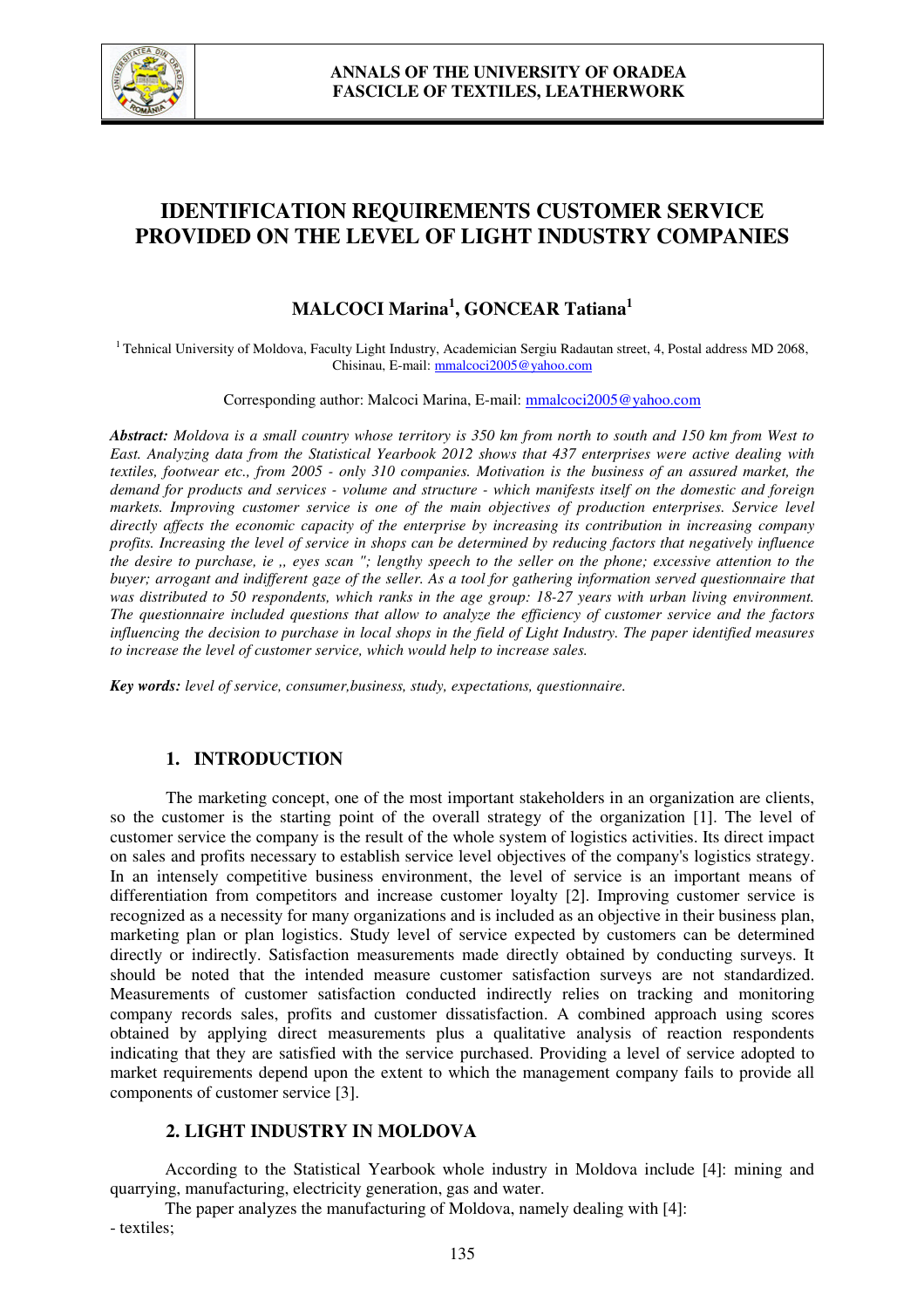- manufacture of wearing apparel; dressing and dyeing of fur;
- production of hides, leather and footwear;
- manufacture of luggage and leather goods;
- manufacture of footwear.

Evolution of Light Industry in Moldova in the period 2005-2012 is presented in table 1 [4].

| <b>Table 1.</b> Evolution of Eight mausity in the period 2005-2012     |              |       |       |       |       |       |       |        |        |
|------------------------------------------------------------------------|--------------|-------|-------|-------|-------|-------|-------|--------|--------|
| <b>Name</b>                                                            | Indicator    | 2005  | 2006  | 2007  | 2008  | 2009  | 2010  | 2011   | 2012   |
| industry                                                               |              |       |       |       |       |       |       |        |        |
| Textiles                                                               | Number of    | 69    | 75    | 77    | 77    | 95    | 91    | 83     | 91     |
|                                                                        | businesses   |       |       |       |       |       |       |        |        |
|                                                                        | Industrial   |       |       |       |       |       |       |        |        |
|                                                                        | production   |       |       |       |       |       |       |        |        |
|                                                                        | value        | 369,2 | 586,2 | 670,8 | 626,1 | 487,6 | 548,2 | 1104,8 | 1314,5 |
|                                                                        | manufacture, |       |       |       |       |       |       |        |        |
|                                                                        | mil. lei     |       |       |       |       |       |       |        |        |
| Manufacture<br>of wearing<br>apparel;<br>dressing and<br>dyeing of fur | Number of    | 160   | 178   | 203   | 208   | 228   | 238   | 226    | 226    |
|                                                                        | businesses   |       |       |       |       |       |       |        |        |
|                                                                        | Industrial   |       |       |       |       |       |       |        |        |
|                                                                        | production   |       |       |       |       |       |       |        |        |
|                                                                        | value        | 577,7 | 729,2 | 897,2 | 902,9 | 800,5 | 921,5 | 1081,8 | 1018,4 |
|                                                                        | manufacture, |       |       |       |       |       |       |        |        |
|                                                                        | mil. lei     |       |       |       |       |       |       |        |        |
| Production of<br>hides,<br>leather and<br>footwear                     | Number of    | 44    | 48    | 57    | 55    | 59    | 64    | 57     | 63     |
|                                                                        | businesses   |       |       |       |       |       |       |        |        |
|                                                                        | Industrial   |       |       |       |       |       |       |        |        |
|                                                                        | production   |       |       |       |       |       |       |        |        |
|                                                                        | value        | 204,3 | 248,1 | 260,6 | 300,1 | 234,1 | 333,1 | 346,7  | 331,4  |
|                                                                        | manufacture, |       |       |       |       |       |       |        |        |
|                                                                        | mil. lei     |       |       |       |       |       |       |        |        |
| Manufacture<br>of luggage and<br>leather goods                         | Number of    | 8     | 8     | 8     | 9     | 9     | 9     | 9      | 9      |
|                                                                        | businesses   |       |       |       |       |       |       |        |        |
|                                                                        | Industrial   |       |       |       |       |       |       |        |        |
|                                                                        | production   |       |       |       |       |       |       |        |        |
|                                                                        | value        | 40,6  | 50,8  | 57,3  | 76,0  | 58,7  | 75,6  | 86,4   | 79,0   |
|                                                                        | manufacture, |       |       |       |       |       |       |        |        |
|                                                                        | mil. lei     |       |       |       |       |       |       |        |        |
| Manufacture<br>of footwear                                             | Number of    | 29    | 33    | 41    | 40    | 43    | 51    | 43     | 48     |
|                                                                        | businesses   |       |       |       |       |       |       |        |        |
|                                                                        | Industrial   |       |       |       |       |       |       |        |        |
|                                                                        | production   |       |       |       |       |       |       |        |        |
|                                                                        | value        | 134,4 | 168   | 173,6 | 188,7 | 168,8 | 257,4 | 259,5  | 252,2  |
|                                                                        | manufacture, |       |       |       |       |       |       |        |        |
|                                                                        | mil. lei     |       |       |       |       |       |       |        |        |

*Table 1: Evolution of Light Industry in the period 2005-2012*

Although Moldova is a small country whose territory is 350 km from North to South and 150 km from West to East. It appears that in 2012 have enabled 437 enterprises dealing with textiles, footwear etc., from 2005 - only 310 companies. Motivation is the business of an assured market, the demand for products and services - volume and structure - which manifests itself on the domestic and foreign markets.

### **3. THE PROCESS OF PURCHASING**

Currently, the client is not forced to buy the first product that meets his needs, but can choose between prices, designs, trademarks and service level. Consumers of all categories, almost all market levels are much better informed and educated on what it stands for. Therefore, consumers can be divided as [5, 6]:

- messy looking for the most advantageous purchase;
- occasionally sometimes buy from a certain company;
- loyal usually buy from a certain company;
- strongly buy only from a certain company.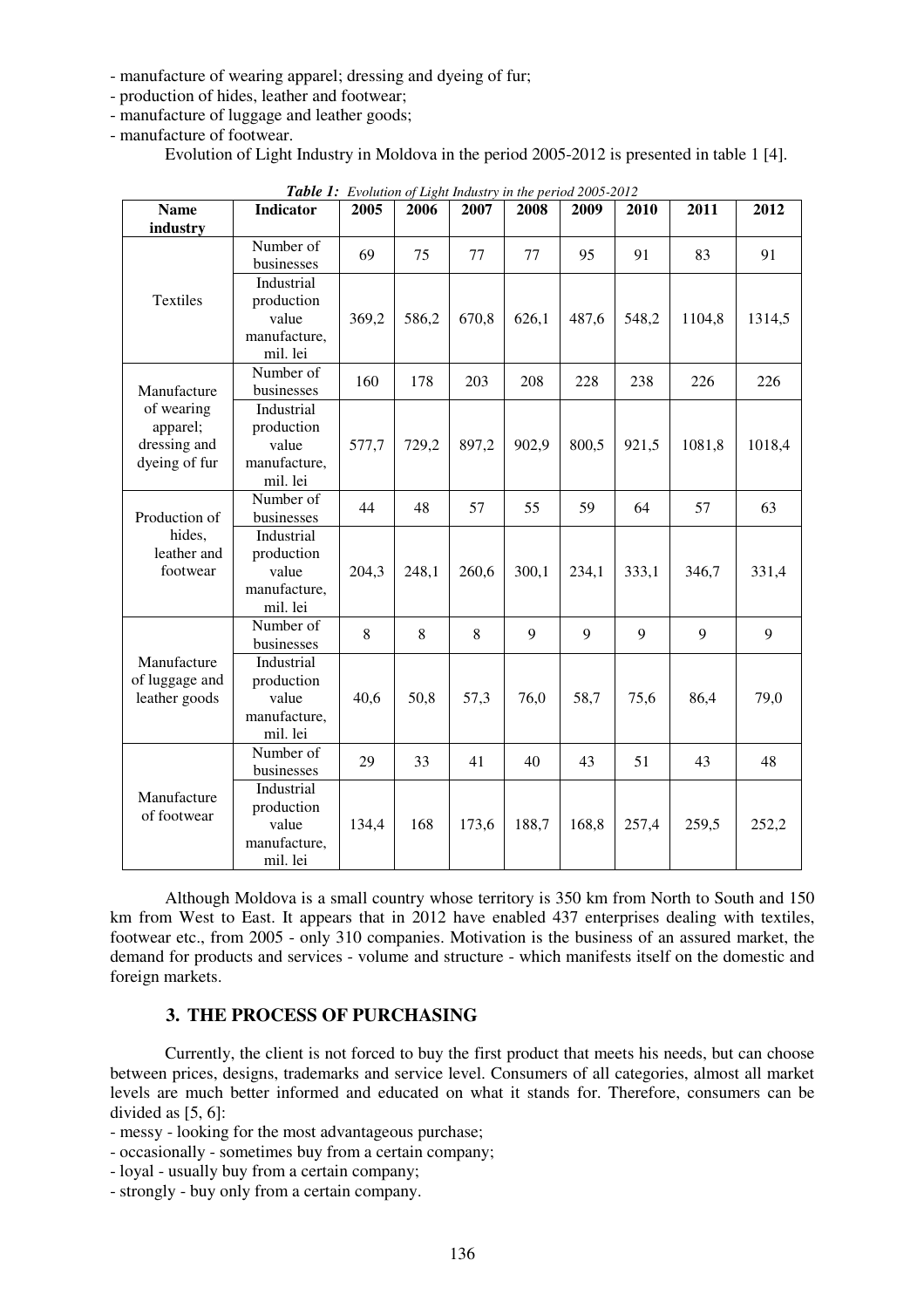

## **ANNALS OF THE UNIVERSITY OF ORADEA FASCICLE OF TEXTILES, LEATHERWORK**

The appreciation of a product of shoes, clothing etc. includes a number of variables that encompasses the cognitive, emotional and spiritual. Add to this the fact that the decision to buy a particular product is influenced in turn by the ratio: price - quality.

Findings of a product varies from one consumer to another, being dependent [5]:

1. The ability of consumers to prefer to evaluate and select a product;

2. The degree of satisfaction of product functions according to its destination.

How to carry out this assessment process is highly complex, can be short or long and varies from one individual to another. Once the consumer has visual contact with the object you would like to purchase, starting a conscious process of association, the object in question is linked to the rest of the garderopa to existing products. Schematically, this process can be represented as in figure 1[5, 6, 7].



*Fig. 1: The purchase of products* 

#### **4. CASE STUDY**

The study was conducted in Moldova during october-november 2014. As a tool for gathering information served questionnaire that was distributed to 50 respondents, which ranks in the age group: 18-27 years with urban living environment. The questionnaire included questions that allow to analyze the efficiency of customer service and the factors influencing the decision to purchase in local shops in the field of Light Industry.

After applying the method of study was collected data on the level of service provided by light industry enterprises. Then it will present an analysis of the results obtained from the survey respondents on the basis of 7 questions addressed in the questionnaire. For a better visualization of the results obtained from the questionnaire will be presented in graphical form (fig. 2-8).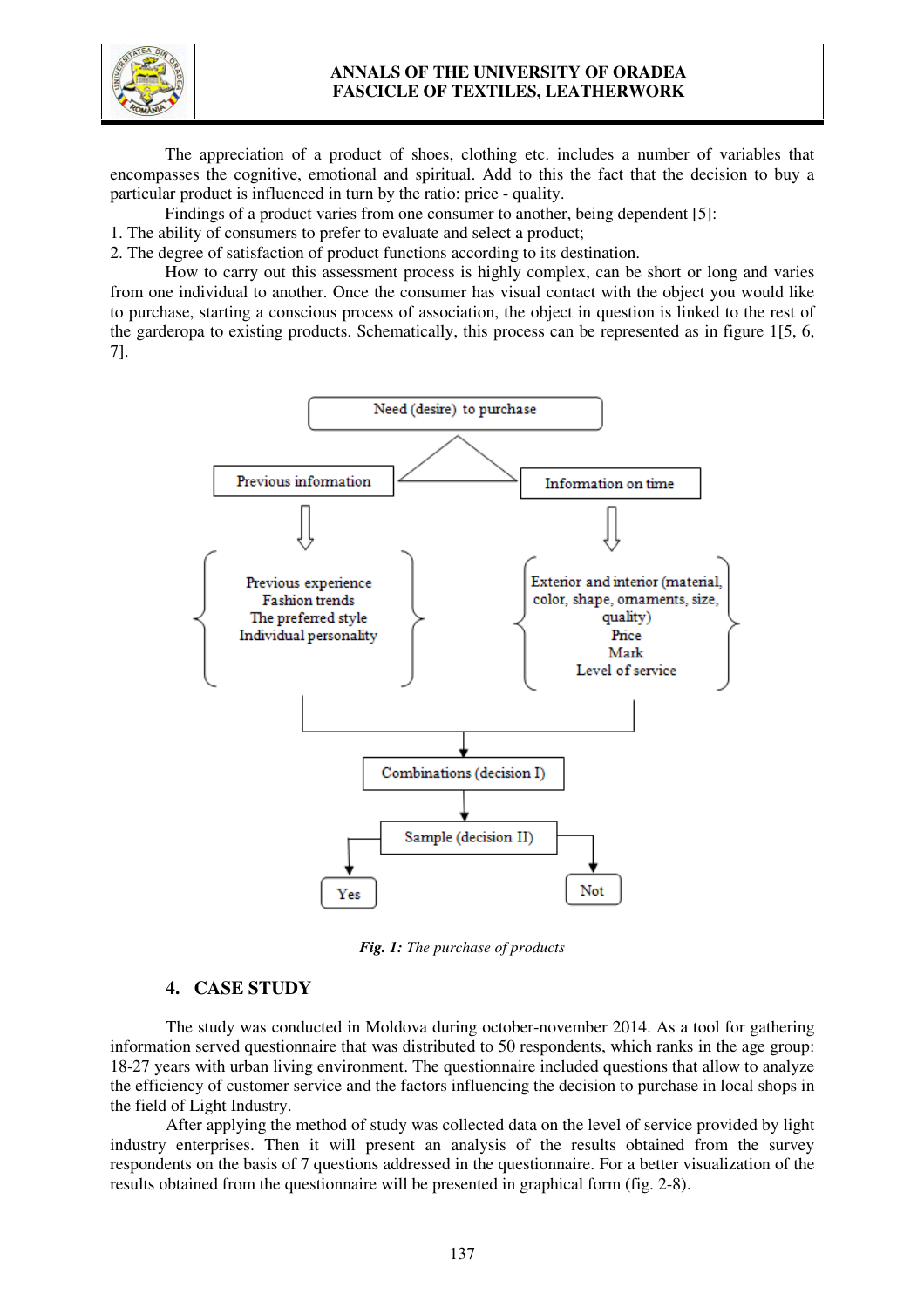

*Fig. 2: The frequency of purchasing clothing and footwear*



From figure 2 shows that more often correspondences and leather garments attorney if needed  $(N = 44)$ . Is because they have a low income, which is justified by the concerns, needs more a priority within the family. After supporting  $(N = 6)$  that attorney once a month, they regularly seek market, store promotions and discounts considerable.

According to the survey 58% ( $N = 29$ ) of respondents are satisfied with the level of service in shops in light industry and  $42\%$  (N = 21) - small (fig. 3).

When her purchase decision, respondents take into account the quality of the product; its price; providing security to the product purchased; level of service provided; brand; ambience inside the store; promotion and packaging (fig. 4).



*Fig. 4: Factors influencing the decision to purchase listed in order of importance*

In the corporate store promotions sellers announces existing customers showed 86% ( $N = 43$ ) of respondents (fig. 5).

II In deciding to purchase or not the product  $90\%$  (N = 45) of respondents are influenced by the level of service offered by companies in Moldova (fig. 6).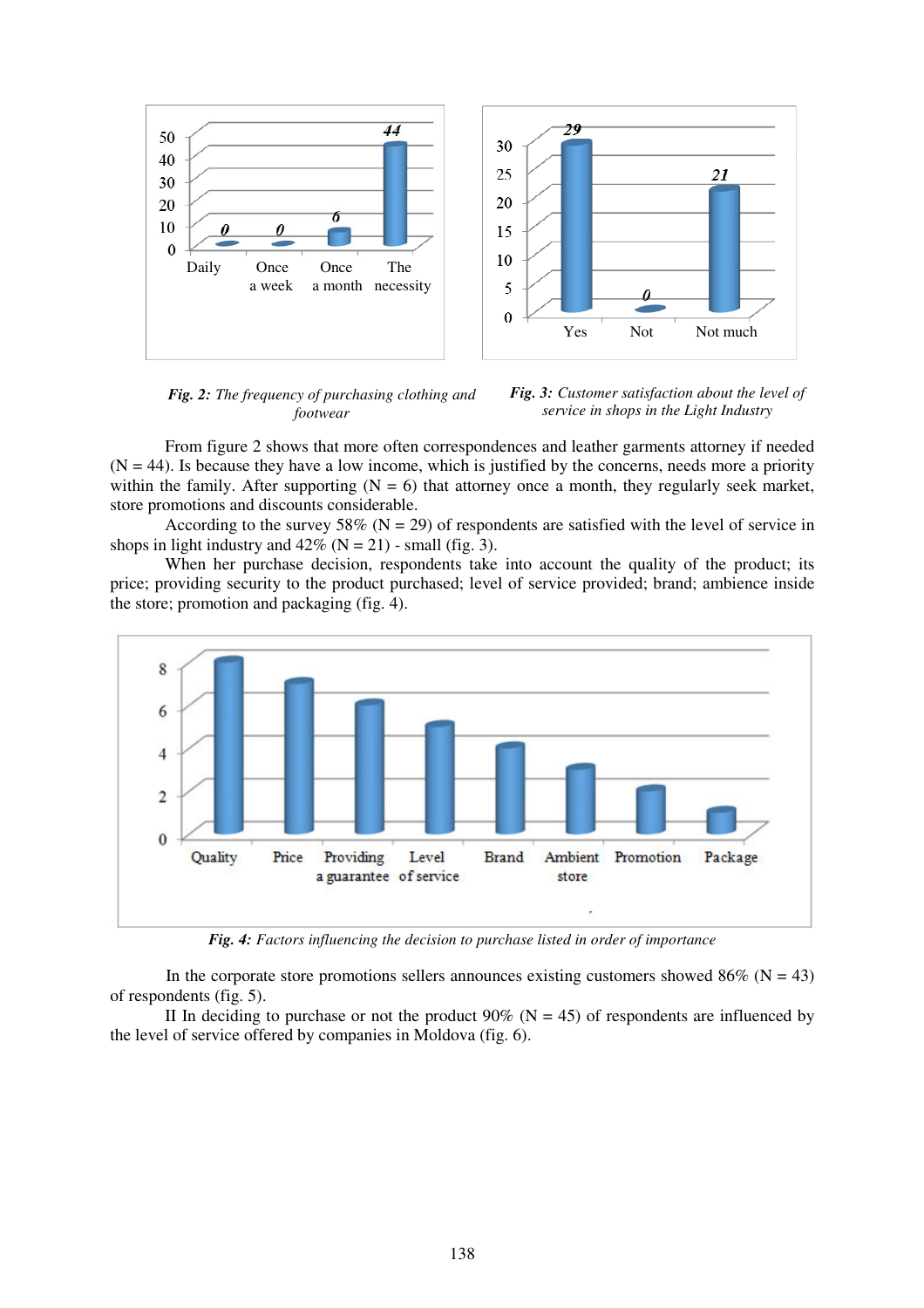

## **ANNALS OF THE UNIVERSITY OF ORADEA FASCICLE OF TEXTILES, LEATHERWORK**



*Fig. 5: Communication by the seller existing promotions in store*

*Fig. 6: Influence of the decision to purchase service*

Gives correspondences to buy products because the seller has a look of indifference ( $N = 25$ ); shows an exaggerated attention to the buyer ( $N = 23$ ); talking on the phone for minutes on end ( $N =$ 22) or faced with a look of scanning  $(N = 22)$ , making to feel be uncomfortable in the store (fig. 7).



*Fig. 7: Actions contributing to the abandonment of the seller of the product purchase* 

Because the procurement process to be loved correspondences recommended companies: increasing kindness sellers (N = 34); rapid intervention in case of questions from the buyer (N = 28); customer questions honestly ( $N = 26$ ); welcome input ( $N = 21$ ); honesty ( $N = 16$ ); and not least the appearance of the seller  $(N = 12)$  (fig. 8).



*Fig. 8: Features seller that will enhance sales* 

Based on survey respondents was determined consumer expectations in customer service, namely those sides that should be changed at customer service. These are:

- increasing kindness sellers;

- enhancing the preparedness of sellers, sellers increase sincerity;
- enhancing responsiveness to customers;